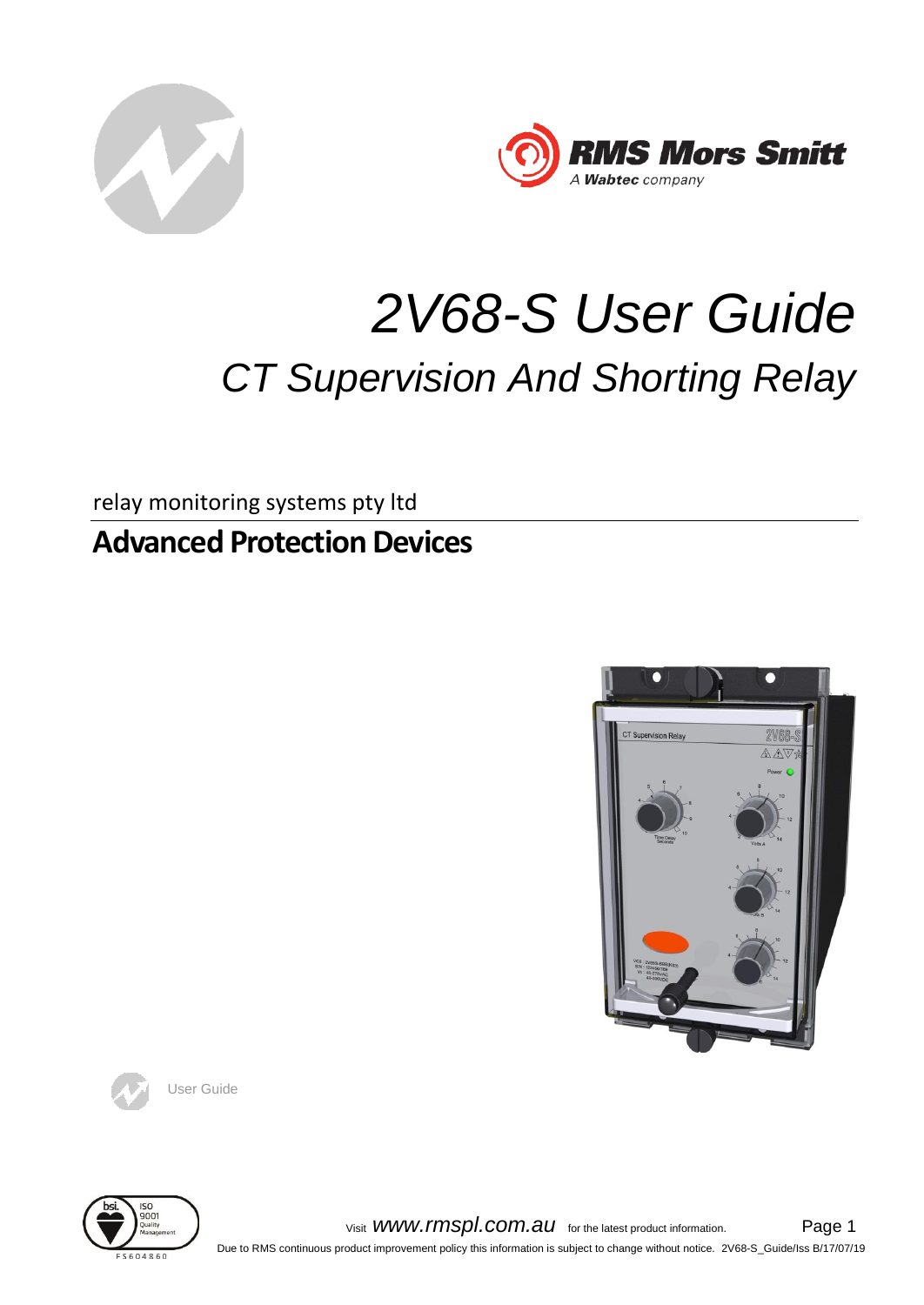# 2V68-S User Guide

## About This Manual

This User Guide covers all 2V68-S relays manufactured from July 2019. Earlier relays do not necessarily incorporate all the features described. Our policy of continuous development means that extra features & functionality may have been added.

The 2V68-S User Guide is designed as a generic document to describe the common operating parameters for all relays built on this platform. Some relay applications are described but for specific model information the individual "K" number Product / Test manuals should be consulted.

The copyright and other intellectual property rights in this document, and in any model or article produced from it (and including any Registered or unregistered design rights) are the property of Relay Monitoring Systems Pty Ltd. No part of this document shall be reproduced or modified or stored in another form, in any data retrieval system, without the permission of Relay Monitoring Systems Pty Ltd, nor shall any model or article be reproduced from this document without consent from Relay Monitoring Systems Pty Ltd.

While the information and guidance given in this document is believed to be correct, no liability shall be accepted for any loss or damage caused by any error or omission, whether such error or omission is the result of negligence or any other cause. Any and all such liability is disclaimed.

## Contact Us

© Relay Monitoring Systems Pty Ltd 2006-2013 6 Anzed Court • Mulgrave 3170 • AUSTRALIA Phone 61 3 8544 1200 • Fax 61 3 8544 1201 Email *[sales.rms@wabtec.com](mailto:sales.rms@wabtec.com)* • Web *[www.rmspl.com.au](http://www.rmspl.com.au/)*

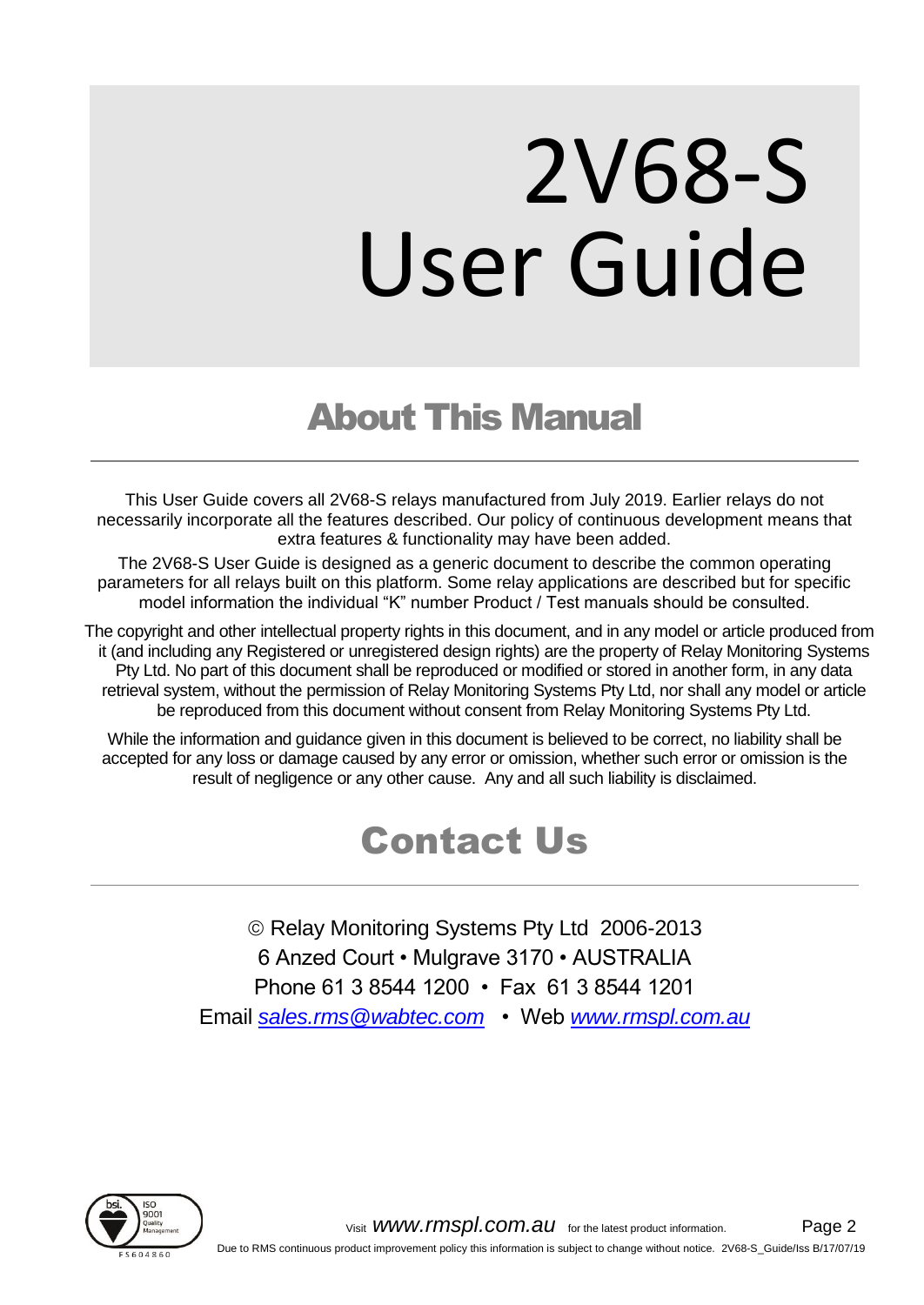

## Part 1

## How this Guide is Organised

This guide is divided into five parts:

| Part 1 | <b>Overview</b>      |
|--------|----------------------|
| Part 2 | <b>Documentation</b> |
| Part 3 | <b>Application</b>   |

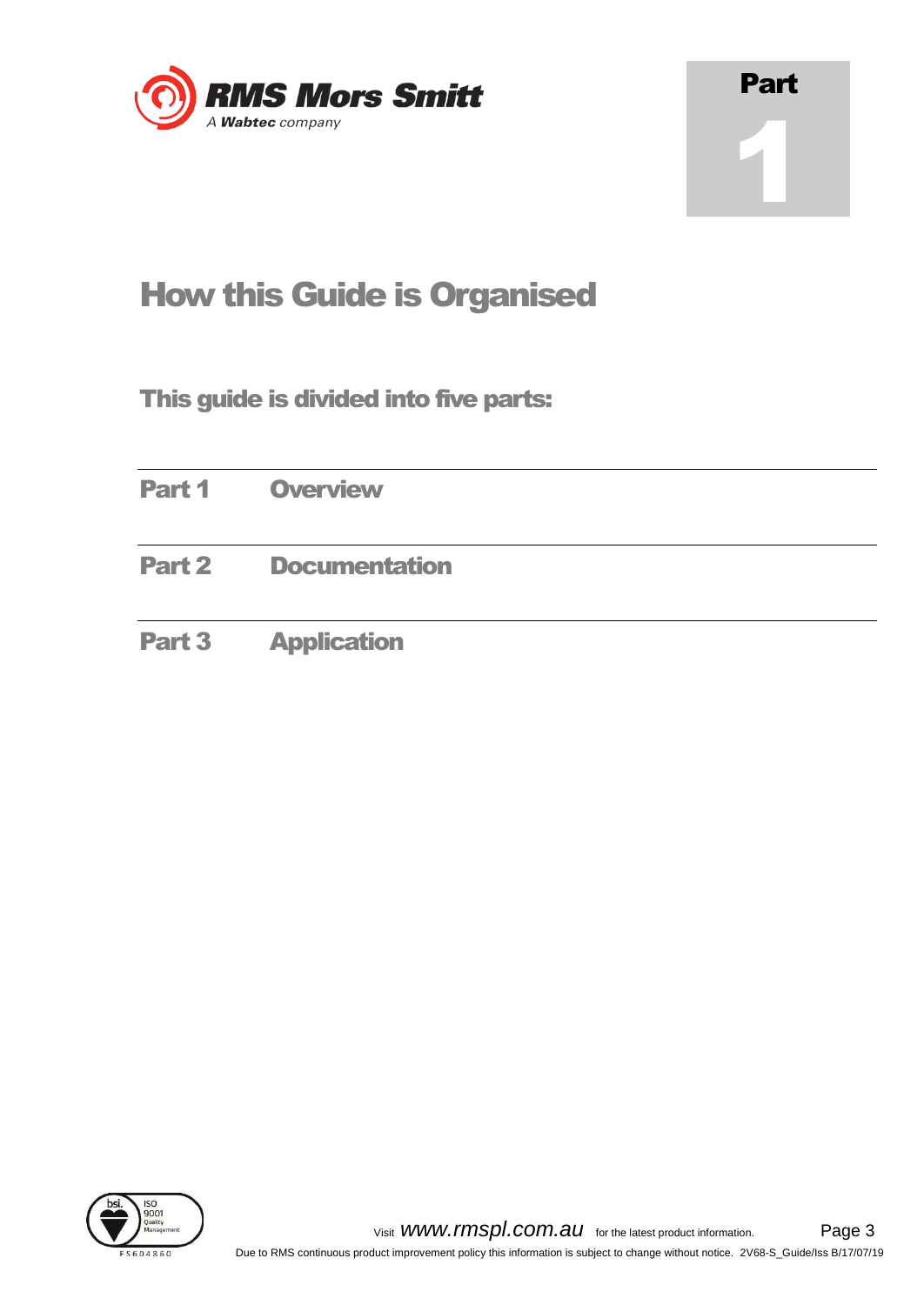

## Part 2

### **Documentation**

#### Technical Bulletin

The detailed technical attributes, functional description & performance specifications for the 2V68-S are described in the product Technical Bulletin. For the most up to date version go to:

#### *[www.rmspl.com.au](http://www.rmspl.com.au/)*

The order of precedence for product information is as follows:

- Technical Bulletin
- User Guide

#### User Guide

This User Guide covers all 2V68-S relay versions & describes the generic features & attributes common across all versions.

Different relay versions are required to cater for varying customer requirements such as auxiliary voltage range, I/O configuration, case style, relay functionality etc.

The product ordering code described in the Technical Bulletin is used to generate a unique version of the relay specification & is called a Type Number. This code takes the form 2V68-SKxx where the Kxx is the "K" or version number.

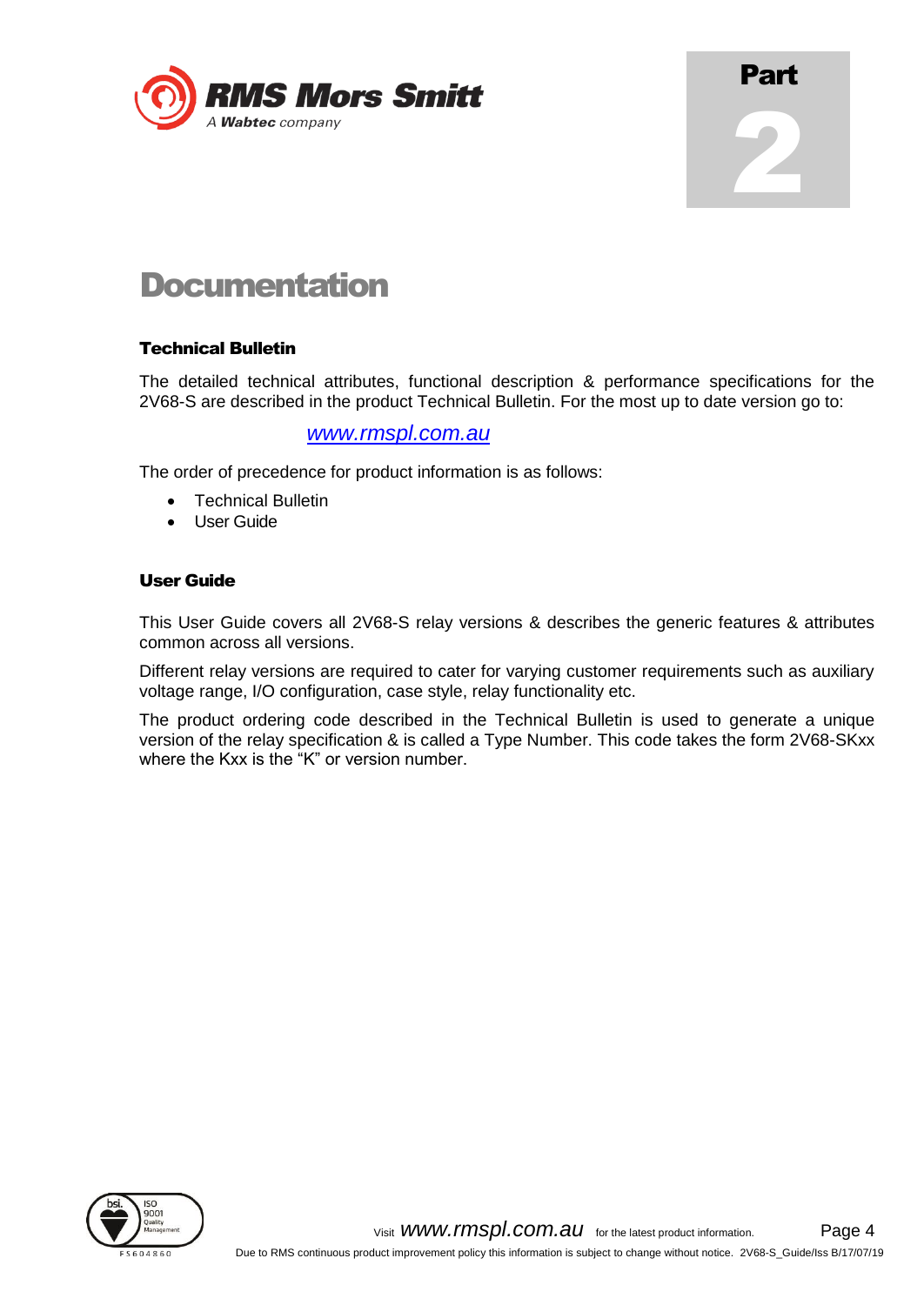

#### **Part**

### **Application**

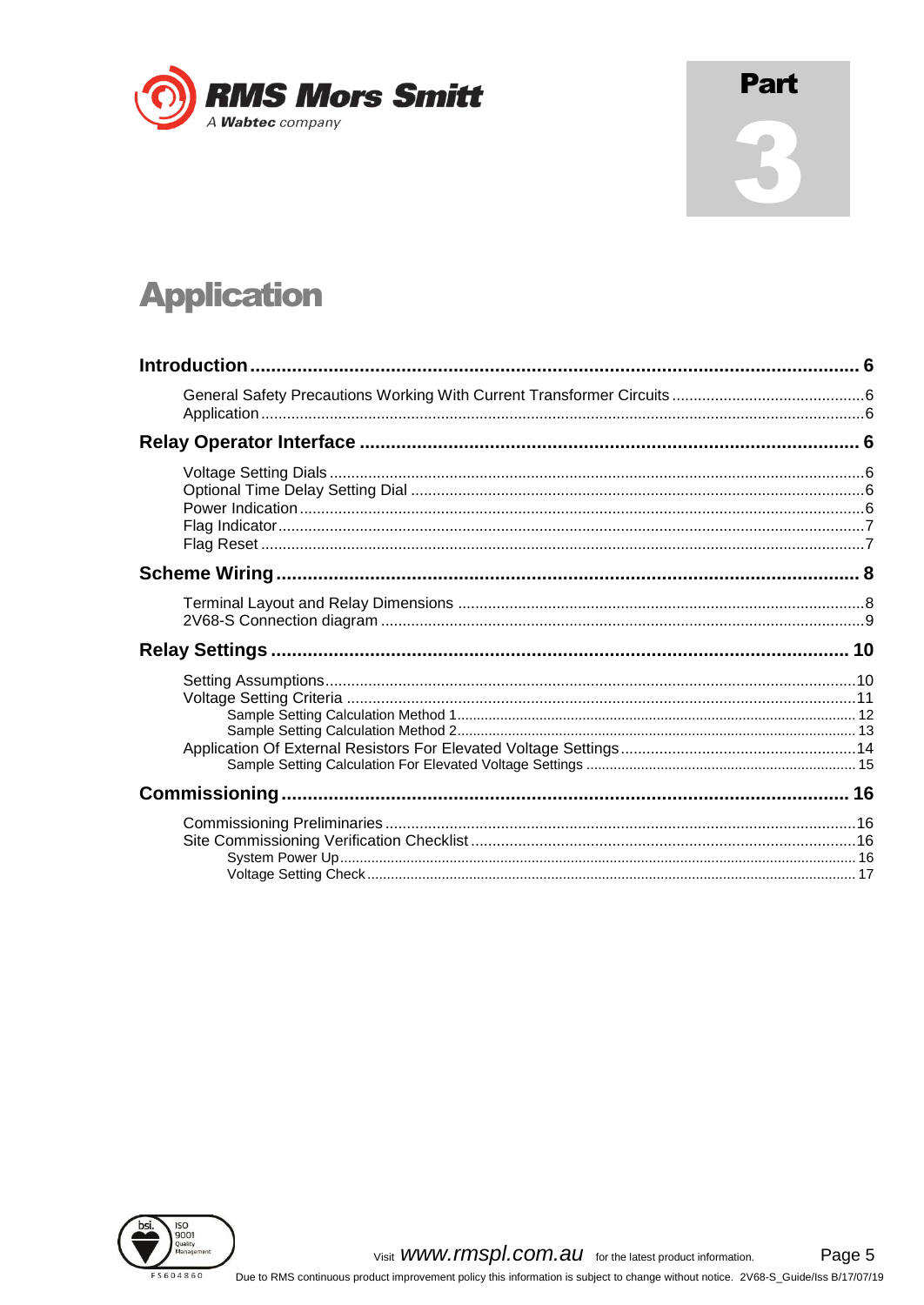

#### <span id="page-5-5"></span>Introduction

#### <span id="page-5-0"></span>General Safety Precautions Working With Current Transformer Circuits

The secondary circuit of a live CT must not be open circuited.

Non-observance of this precaution can result in injury to personnel or damage to equipment.

#### <span id="page-5-1"></span>Application

The 2V68 is a three phase monitoring device designed to provide continuous supervision of the CT summation circuit in high impedance type protection schemes. The relay will detect open circuited CT wiring as well as open circuited main current transformers.

The relay provides three (3) latching N/O alarm output contacts to signal faults. Three (3) additional N/O latching output contacts are provided for an integral summation circuit CT shorting facility.

The 2V68 type relays have a setting range of 2-14V adjusted on a per phase basis from calibrated potentiometers at the front panel. The relay is continuously rated at 300V RMS & no external components are required.

An optional harmonic filter is available to reject 2nd, 3rd, 4th and 5th harmonics to reduce the effect of switching transients.

The AC input voltage is continuously monitored and when it exceeds the pre-set level, latching contacts are actuated after a three (3) second time delay. An optional adjustable time delay setting version is also available.

#### <span id="page-5-6"></span>Relay Operator Interface

#### <span id="page-5-2"></span>Voltage Setting Dials

The adjustable voltage setting for each phase is set via front panel rotary dials. The setting range is from 2 – 14 Vac.

#### <span id="page-5-3"></span>Optional Time Delay Setting Dial

The 2V68-S comes standard with a fixed 3 sec operate time delay. The optional adjustable time delay model provides a time delay setting dial that may be set from 3 – 20 sec.

#### <span id="page-5-4"></span>Power Indication

The green power LED indicates the presence of an auxiliary supply to the relay.

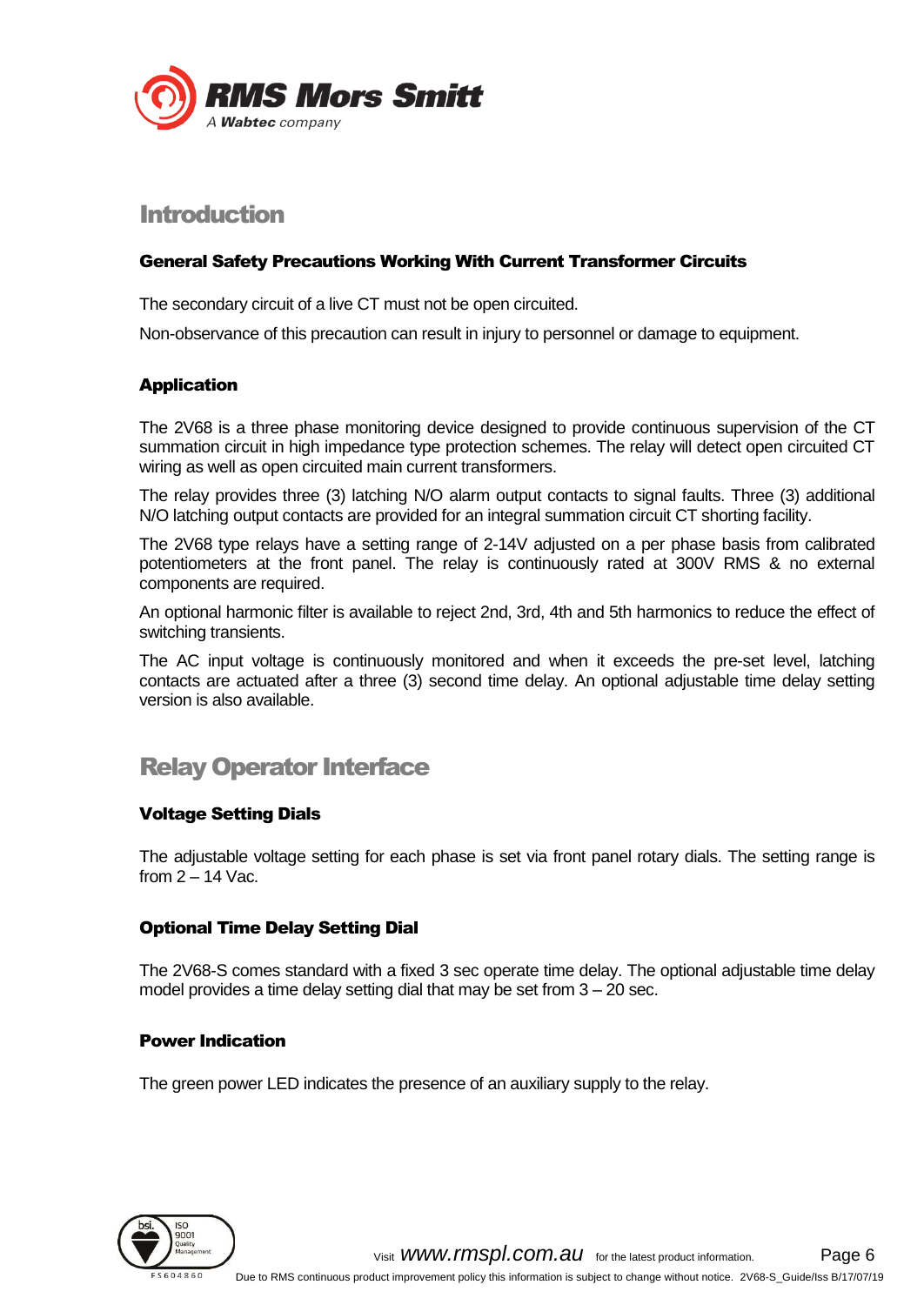

#### <span id="page-6-0"></span>Flag Indicator

A hand reset mechanical flag is provided to indicate operation of the relay and a potential open circuit in the CT summation.

#### <span id="page-6-1"></span>Flag Reset

Hand reset push button for the latched output contacts and the mechanical flag.



2V68-S Front Fascia

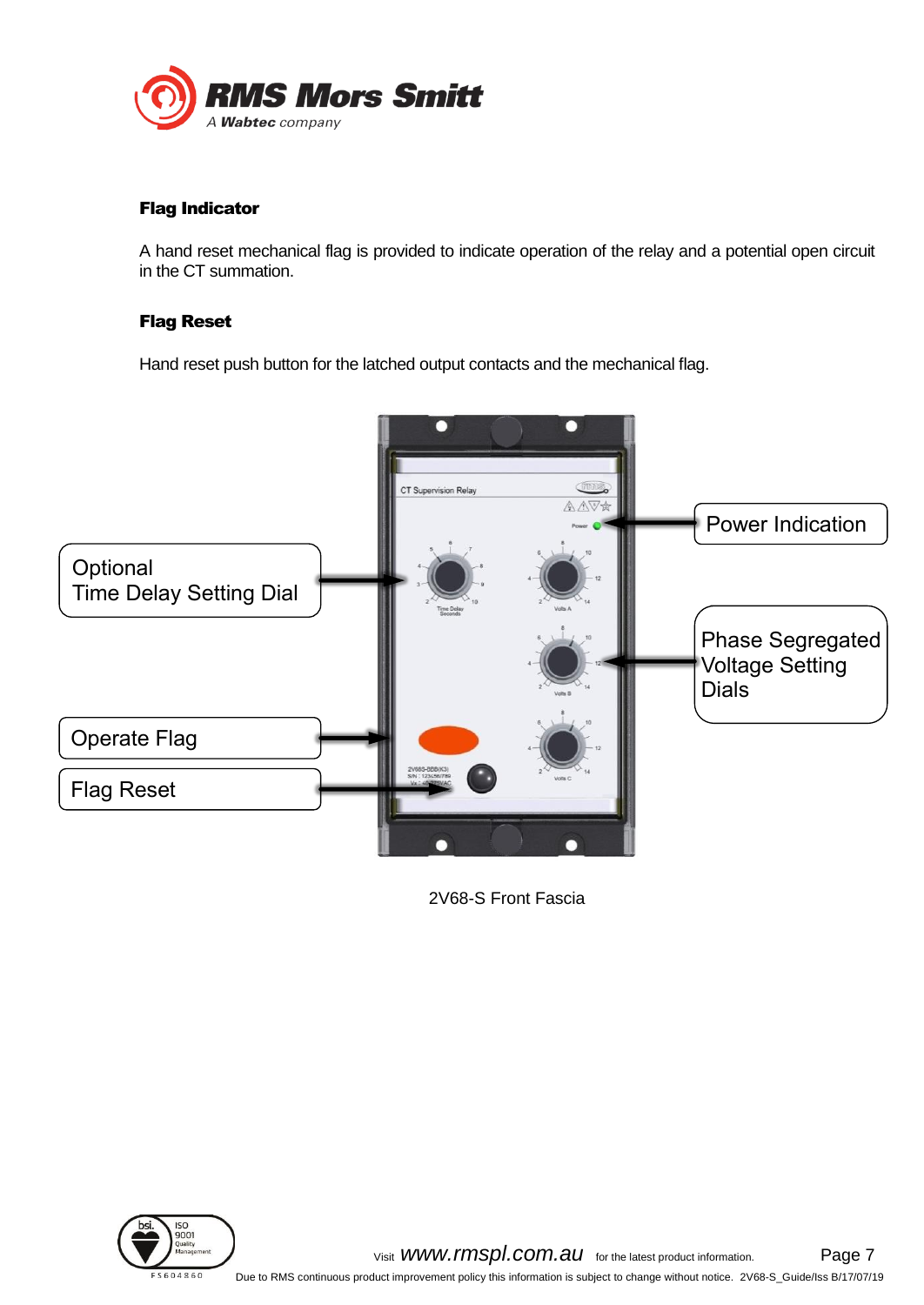

#### <span id="page-7-1"></span>Scheme Wiring

#### <span id="page-7-0"></span>Terminal Layout and Relay Dimensions



All dimensions are in mm.

The module may be either flush panel mounted or alternatively mounted on a 4U high 19 inch rack frame.

The relay terminal numbers are as viewed from the rear of the relay. M4 screw terminals are provided for relay wiring.

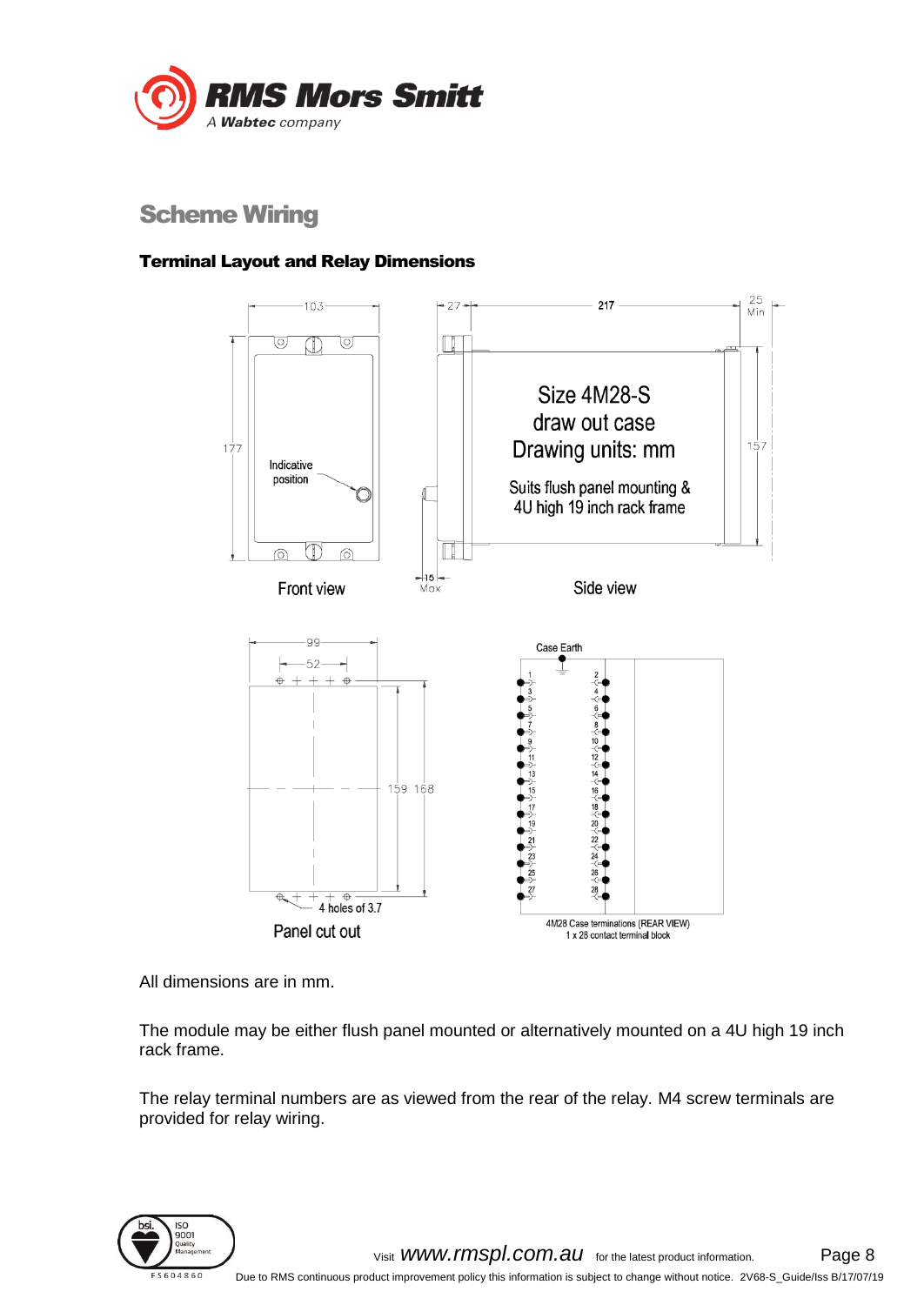

#### <span id="page-8-0"></span>2V68-S Connection diagram



The connection diagram shows typical relay connections of the relay supervision inputs to a CT summation circuit :

| Terminals 7-9   | : R phase |
|-----------------|-----------|
| Terminals 11-13 | : W phase |
| Terminals 15-17 | : B phase |

Also shown are connections of the CT shorting contacts of the 2V68-S to the CT summation circuit, shorting is provided to the CT summation neutral point :

| Terminals 16-14 | : R phase |
|-----------------|-----------|
| Terminals 12-10 | : W phase |
| Terminals 8-6   | : B phase |

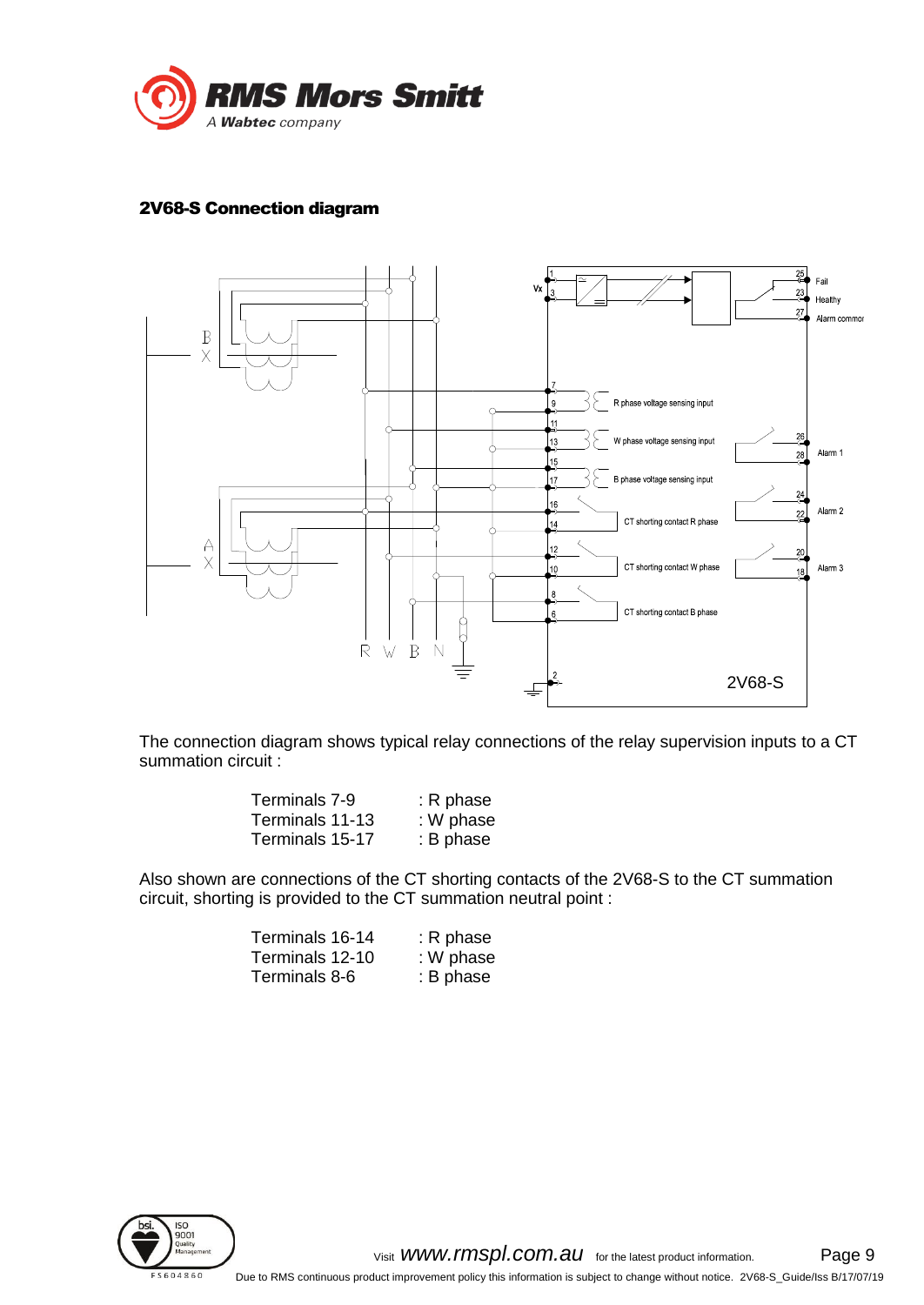

#### <span id="page-9-1"></span>Relay Settings

#### <span id="page-9-0"></span>Setting Assumptions

The 2V68-S is a voltage detection relay used to monitor the shunt voltage across the stabilising resistor in series with a current operated High Impedance relay. The equivalent circuit presented to the CT summation circuit is shown below (one phase shown only for clarity).



Given that  $Z_{2V68}$  >>  $(R_{Stab} + Z_{High\ Impedance\ Relay})$ , the equivalent circuit then simplifies to :



In the event of a CT secondary becoming open-circuit or the CT wiring being broken, a resultant current spill will flow into the stabilising resistor and the high impedance relay. The current spill will develop a voltage across the stabilising resistance and the high impedance relay.

It should be noted that the supervision principle requires some load current to be flowing for a spill current to be developed on the occurrence of an open circuit. Inevitably there will be situations where, for part of the time, particularly under light loading conditions the supervision relay would not operate on the occurrence of an open circuit in the secondary circuit due to there being insufficient spill current developed.

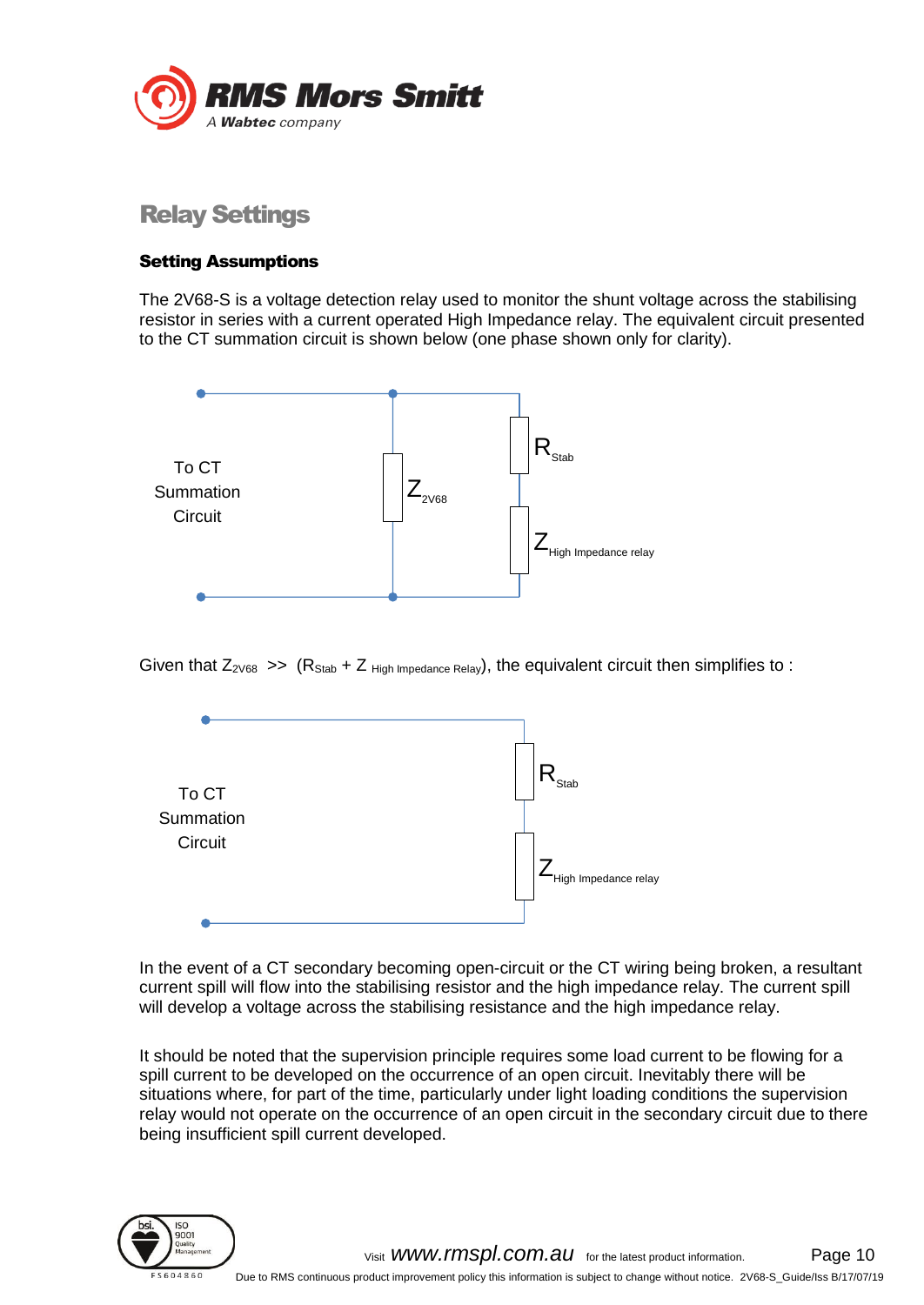

A variable load profile would however cause the eventual operation of the CT supervision relay as the spill current increased.

Given the low incidence of open circuits in CT secondary wiring coupled with the coincident low probability of a busbar fault, the abovementioned limitation of the CT supervision scheme is generally accepted.

#### <span id="page-10-0"></span>Voltage Setting Criteria

Typically in a high impedance scheme  $R_{Stab}$  >>  $Z_{High\ Impedance\ Relay}$ , a good approximation of the equivalent circuit is :



Therefore the developed voltage across the 2V68 relay will be  $R_{Stab} \times I_{spill}$ 

The voltage setting on the 2V68 is made as sensitive as possible subject to the following criteria :

 $V_{\text{set}} > 2 \times R_{\text{Stab}} \times I_{\text{solid}}$  due to CT error at Full Load (Criteria 1)

#### &

 $V_{\text{set}}$  < 0.5 x R<sub>Stab</sub> x  $I_{\text{set}}$  (where  $I_{\text{set}}$  is the High Impedance relay current setting) (Criteria 2)

Without information on the amount of spill current due to CT error at Full Load the following voltage setting may be trialled :

 $V_{\text{set}} = 0.1 \times R_{\text{Stab}} \times I_{\text{set}}$  (where  $I_{\text{set}}$  is the High Impedance relay current setting) (Equation 1)

With this setting, on site adjustment may be required if the supervision scheme operates due to load only.

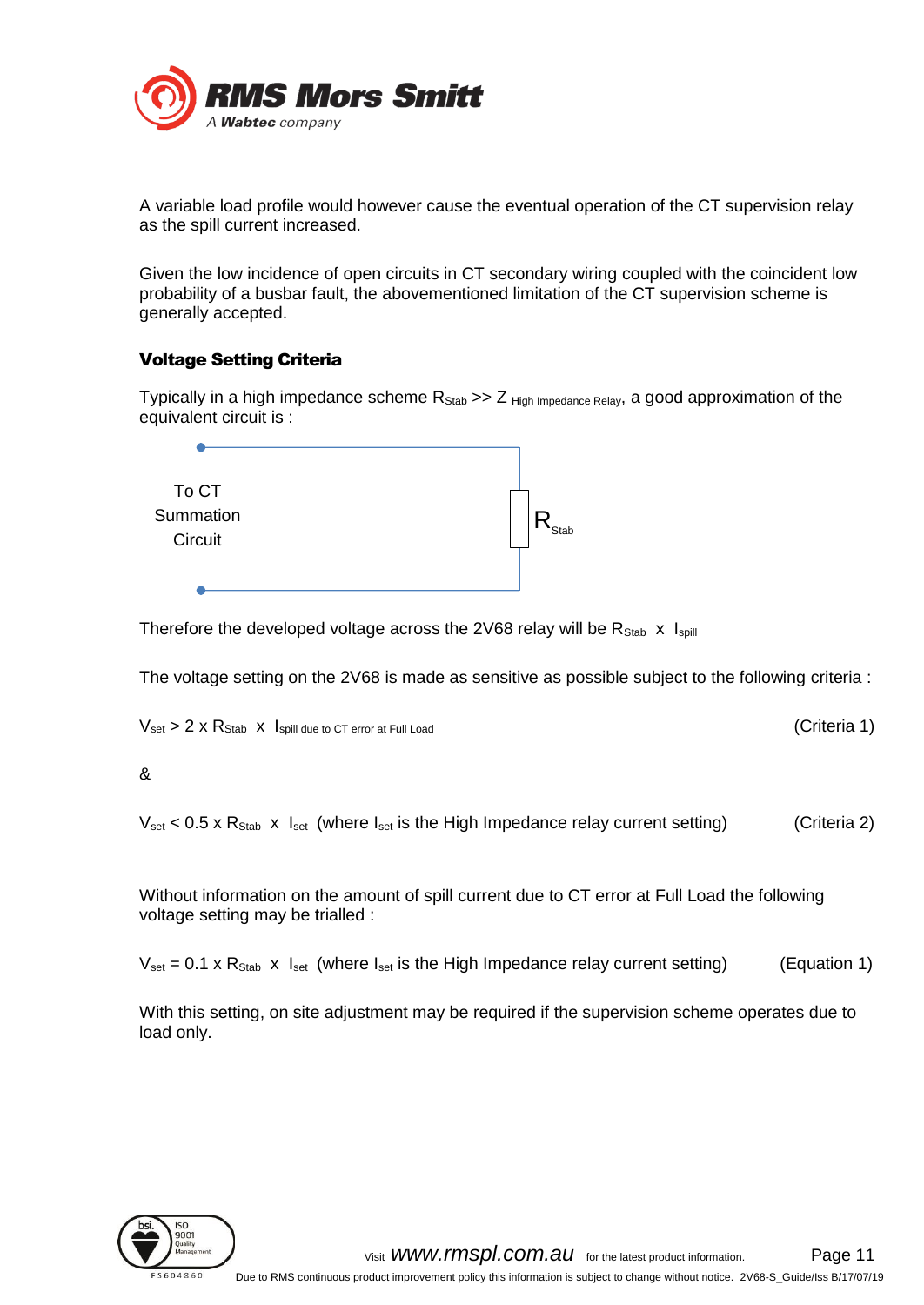

#### <span id="page-11-0"></span>**Sample Setting Calculation Method 1**

The following sample setting calculation is based on the following High Impedance Protection Settings :

 $R$ Stab = 200 Ω

 $I_{\text{set}} = 400 \text{ mA}$ 

 $I<sub>spill</sub>$  due to CT error at Full Load =  $5 \text{ mA}$ 

To satisfy Criteria 1

 $V_{\text{set}} > 2 \times R_{\text{Stab}} \times I_{\text{spill due to CT error at Full Load}}$  $V_{\text{set}}$  > 2 x 200  $\Omega$  x 5 mA  $V_{\text{set}}$  > 2 V

To satisfy Criteria 2

 $V_{\text{set}}$  < 0.5 x  $R_{\text{Stab}}$  x  $I_{\text{set}}$  $V_{\text{set}}$  < 0.5 x 200  $\Omega$  x 400 mA  $V_{\text{set}} < 40 V$ 

We can choose

 $V_{\text{set}} = 2 \text{ V}$  which satisfies both Criteria 1 and Criteria 2.

The standard time delay of 3 sec will be suitable for most circumstances.

Where a longer time delay is called for the adjustable time delay option may be specified to allow a time delay setting range of  $3 - 20$  sec.

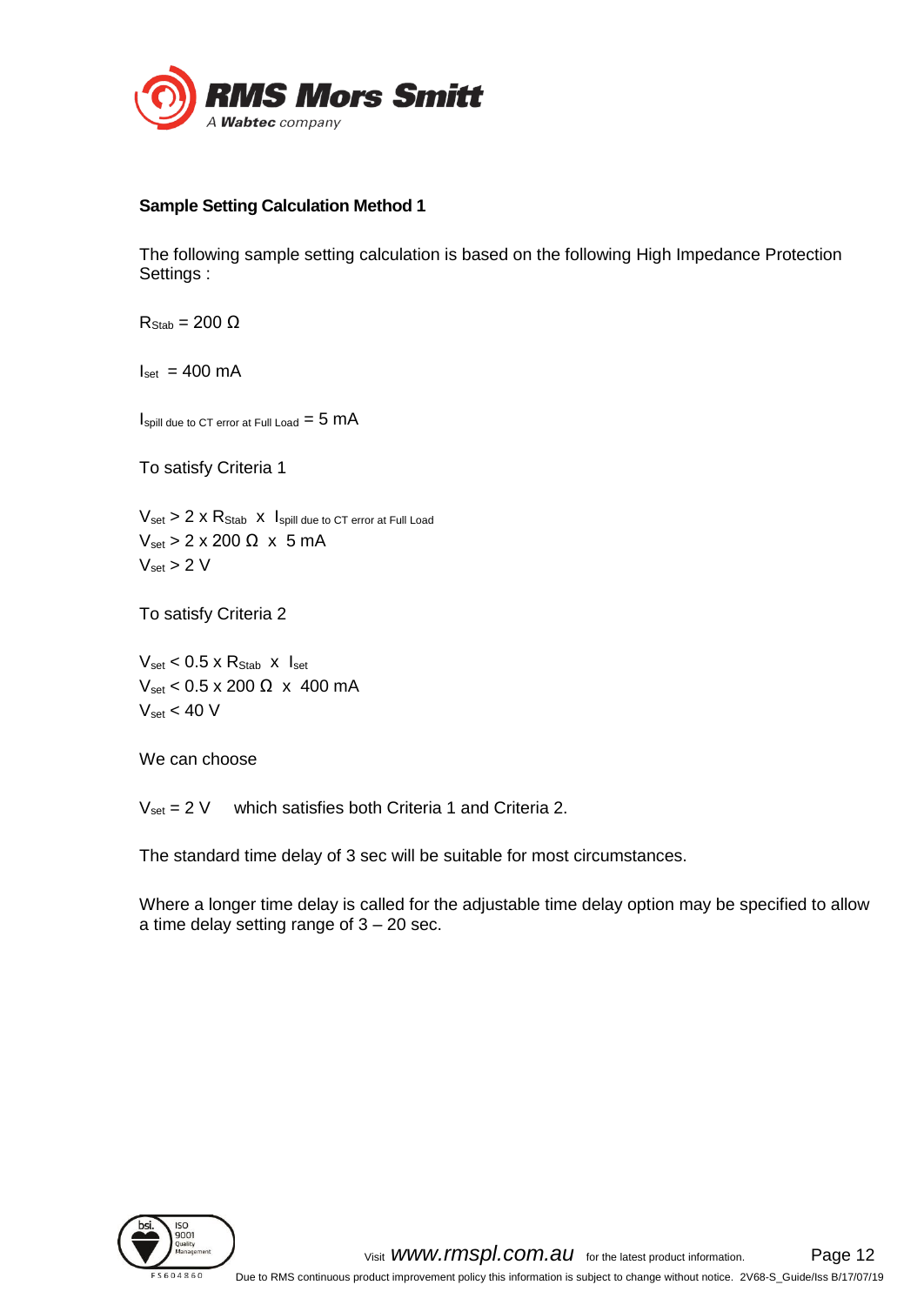

#### <span id="page-12-0"></span>**Sample Setting Calculation Method 2**

Without information on the CT error at Full Load and based on the above High Impedance Protection Settings we can use Criteria 3 to determine our voltage setting :

 $R$ Stab = 200 Ω

 $I_{\text{set}} = 400 \text{ mA}$ 

According to Criteria 3

 $V_{\text{set}} = 0.1 \times R_{\text{Stab}} \times I_{\text{set}}$  $V_{\text{set}}$  = 0.1 x 200 Ω x 400 mA  $V_{\text{set}} = 8 V$ 

The standard time delay of 3 sec will be suitable for most circumstances.

Where a longer time delay is called for the adjustable time delay option may be specified to allow a time delay setting range of  $3 - 20$  sec.

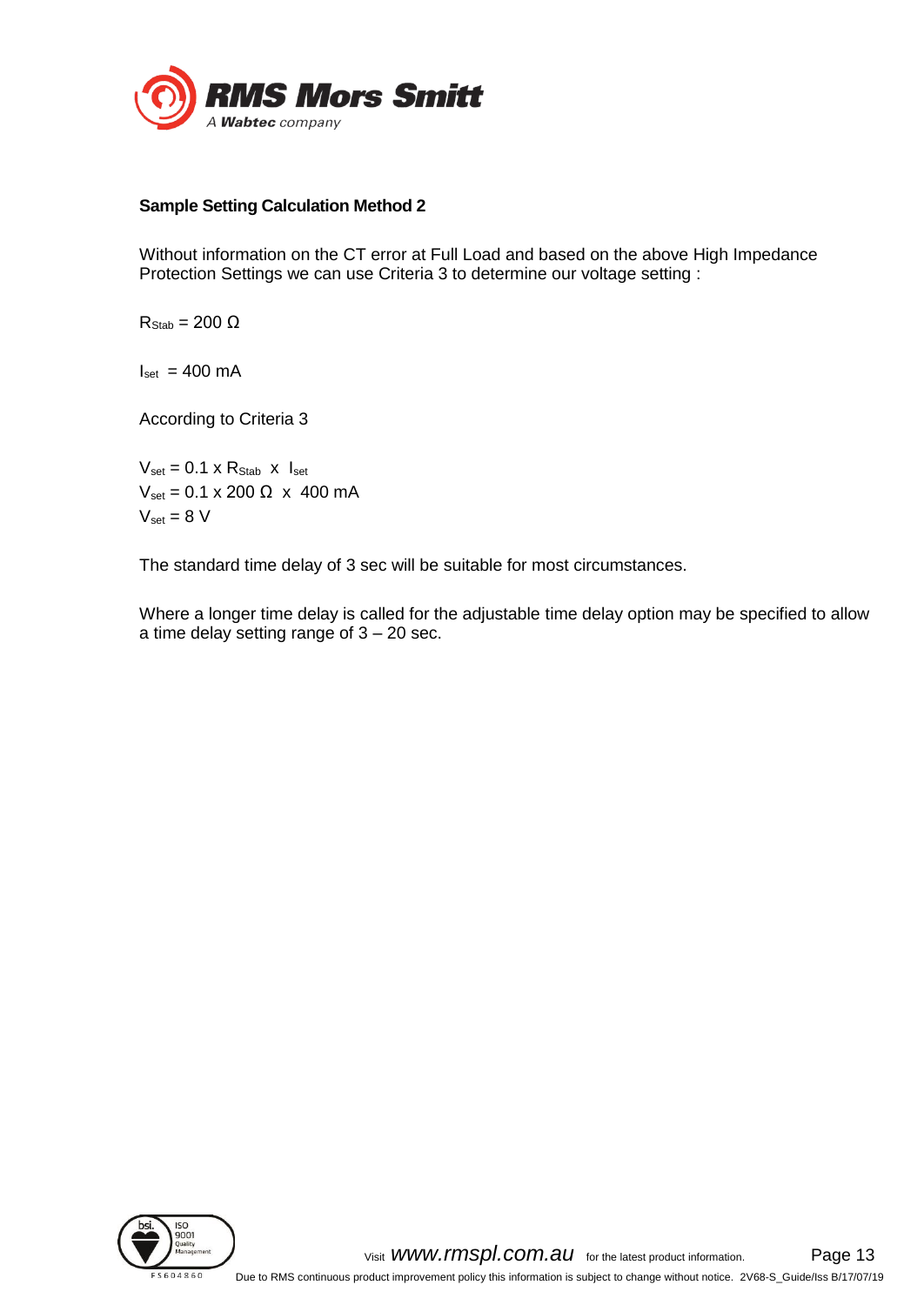

#### <span id="page-13-0"></span>Application Of External Resistors For Elevated Voltage Settings

Where the required voltage setting needs to be greater than 14V an external resistor in series with the 2V68 relay may be applied.

By using a voltage divider calculation at a given relay setting voltage and the required applied voltage for operation, a suitable series resistor value can be determined.

The equivalent circuit would be :



The following derivation would then yield :

$$
\frac{V_{applied}}{R_{series} - R_{relay}} = \frac{V_{relay}}{R_{relay}}
$$

$$
R_{series} = \left(\frac{V_{applied}}{V_{relay}} - 1\right) \times R_{relay}
$$

$$
R_{series} = \left(\frac{V_{applied}}{V_{relay}} - 1\right) \times 30k\Omega
$$

$$
for 2 Volt \leq V_{relay} \leq 14 Volt
$$

 $(Equation 2)$ 

Note that the effective applied voltage for the relay to operate would be subject to the tolerances of the chosen series resistor and the relay input impedance, so at best say +/- 10%.

The relay must be capable of sustaining the temporary shunt voltage during a fault condition and the continuous shunt voltage at the chosen relay setting. In practice the power dissipation is low due to the overall shunt impedance and usually results in a power dissipation of < 20 W.

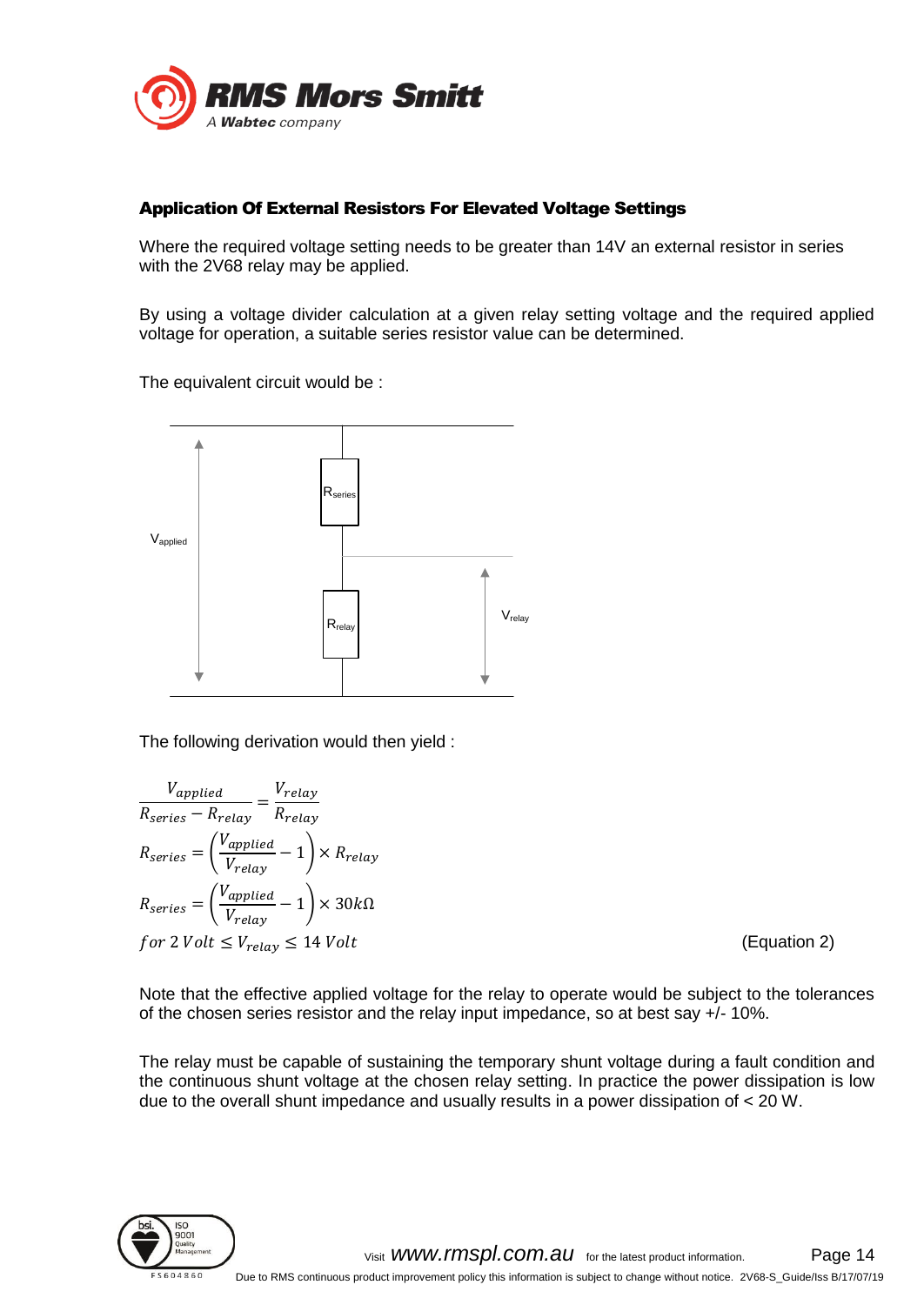

#### <span id="page-14-0"></span>**Sample Setting Calculation For Elevated Voltage Settings**

Assume that the calculated operate voltage needs to be :

40 V

With the relay set at say 14V

Using equation 2

 $R_{series}$  = Vapplied  $\frac{appieu}{V_{relay}}$  – 1) × 30kΩ  $R_{series} = ($ 40 V  $\frac{18}{14 V} - 1 \right) \times 30 k\Omega$  $R_{series} = 56 k\Omega$ , 20 W power rating.

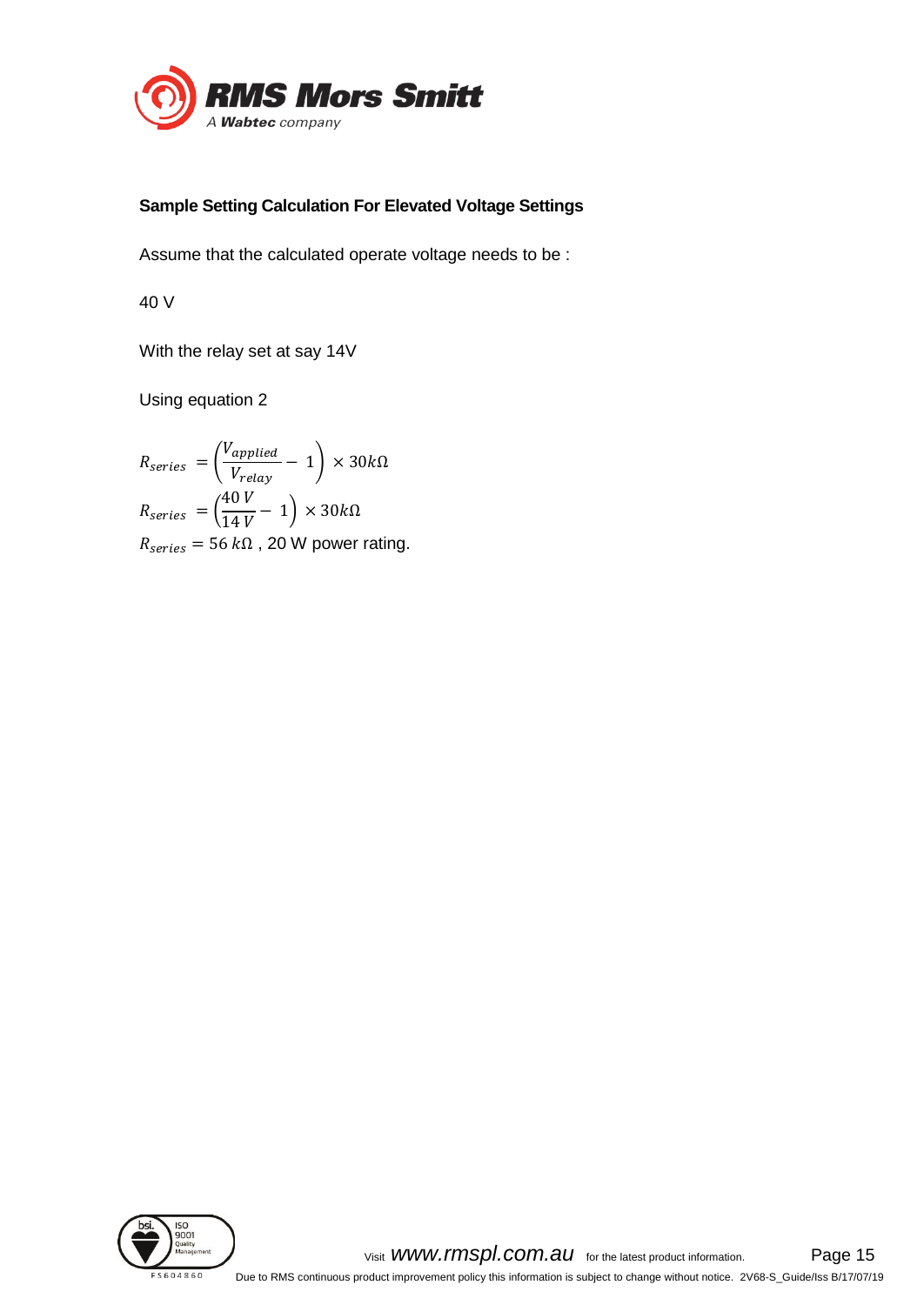

#### <span id="page-15-3"></span>**Commissioning**

#### <span id="page-15-0"></span>Commissioning Preliminaries

Carefully examine the module to ensure that no damage has occurred during transit. Check that the model number and rating information are correct.

#### **Insulation**

The relay, and its associated wiring, may be insulation tested between:

- all electrically isolated circuits
- all circuits and earth

An electronic or brushless insulation tester should be used, having a dc voltage not exceeding 1000V. Accessible terminals of the same circuit should first be strapped together. Deliberate circuit earthing links, removed for the tests, subsequently must be replaced.

#### <span id="page-15-1"></span>Site Commissioning Verification Checklist

Observe all site specific standard safety procedures.

#### <span id="page-15-2"></span>**System Power Up**

| Item | <b>Description</b>                                           | <b>Complete</b> |
|------|--------------------------------------------------------------|-----------------|
|      | Confirm all necessary primary equipment isolations           |                 |
| 2    | Confirm all necessary secondary equipment isolations         |                 |
| 3    | Check panel installation of the 2V68-S monitor               |                 |
| 4    | Check for correct case earthing                              |                 |
| 5    | Check the 2V68-S is wired to the protection design schematic |                 |
| 6    | Confirm Fail alarm relay is closed (Terminals 25 and 27)     |                 |
| 7    | Apply correct Auxiliary voltage to power up the 2V68-S       |                 |
| 8    | Observe that the green power LED remains illuminated solid   |                 |
| 9    | Confirm Fail alarm relay is open (Terminals 25 and 27)       |                 |